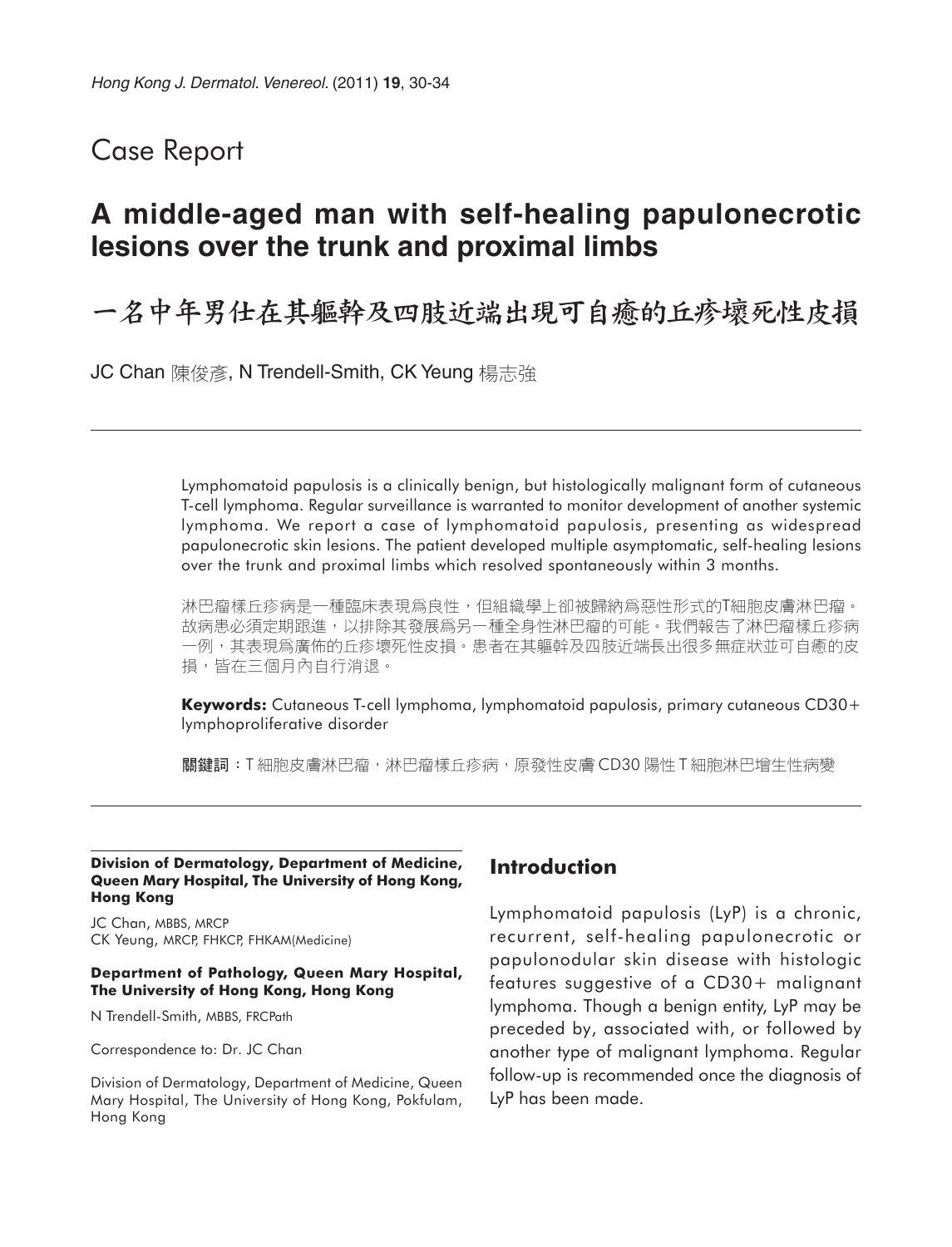### **Case report**

A 45-year-old man with good past health presented with a 2-month history of erythematous papules and nodules, which first appeared on arms and later spread to the trunk and proximal thighs. Some lesions ulcerated and later healed with haemorrhagic crusts while the others regressed spontaneously with hyperpigmentation or hypopigmentation. The eruption was all along asymptomatic and the patient experienced no constitutional symptom. He worked as a salesman and there was no remarkable travel or contact history. He was not on any regular medications.



**Figure 1.** Multiple papulonodular lesions ranging from 1.0-4.0 cm over trunk and proximal limbs.



**Figure 2.** Some nodules ulcerated and healed with scab.

Physical examination showed widespread papulonodular lesions ranging from 1.0 to 4.0 cm located on the trunk and bilateral proximal limbs (Figures 1-3). Some lesions were eroded and covered with scabs. Hypopigmented (Figure 3a) or hyperpigmented (Figure 3b) atrophic patches were noted over areas of regressed lesions. The nails and mucosal membranes were unremarkable. The patient was afebrile and there were no lymphadenopathy and hepatosplenomegaly. Clinical differential diagnoses for the cutaneous lesions included lymphoproliferative disorders such as lymphomatoid papulosis, cutaneous anaplastic Tcell lymphoma, tumour phase of mycosis fungoides, nummular eczema, ecthyma, discoid lupus erythematosus and hypertrophic lichen



Figure 3. Spontaneous resolution was noted for individual lesions. (a) Hypopigmented and (b) hyperpigmented atrophic scars developed over areas of resolved lesions.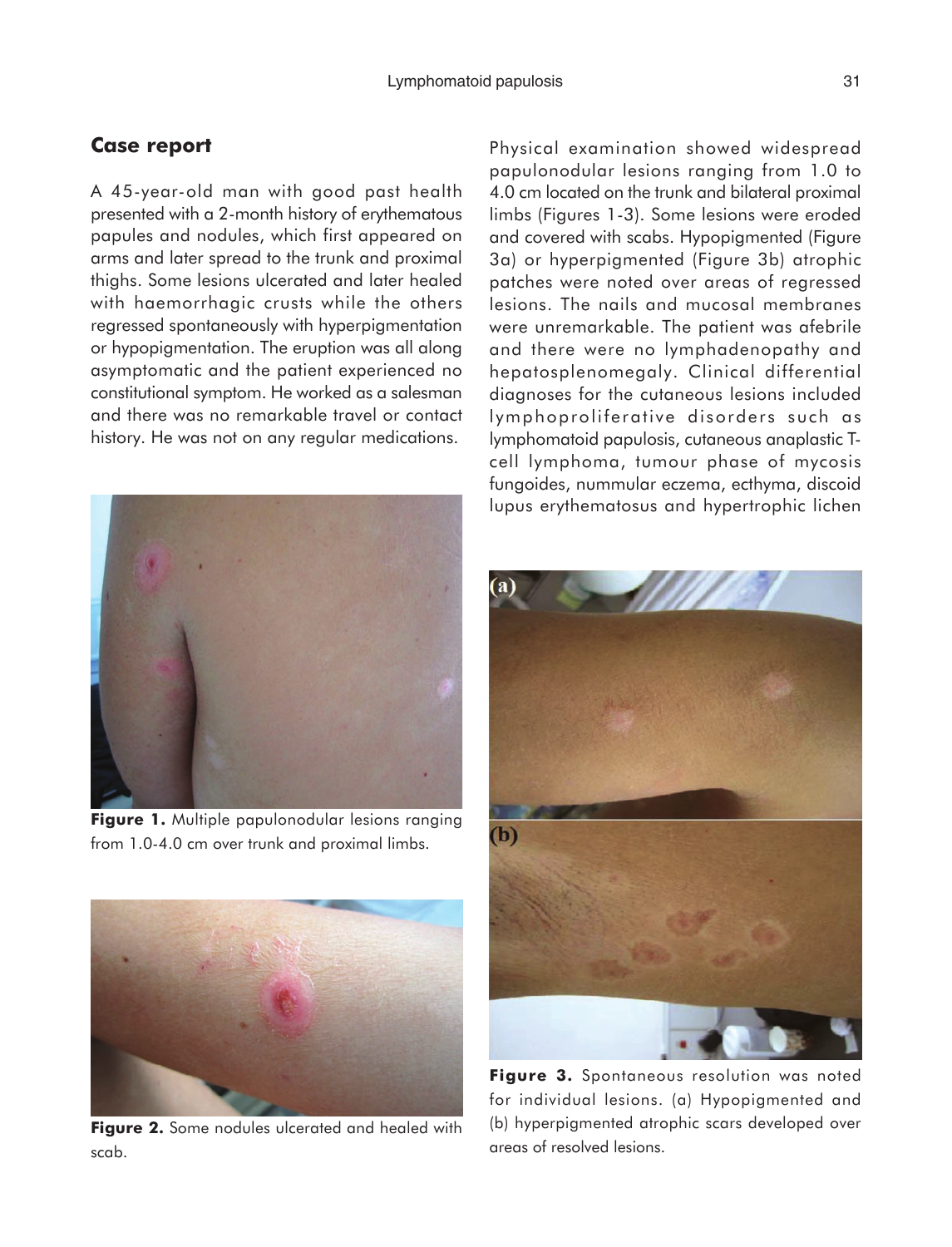planus. Blood tests showed normal complete blood picture and lactate dehydrogenase (LDH) level. Peripheral blood smear was unremarkable.

An incisional biopsy of one of the papules showed a dermal wedge-shaped polymorphic mixed chronic inflammatory cell infiltrate consisting of lymphocytes, histiocytes, eosinophils and some neutrophils (Figures 4 & 5). The central epidermis was eroded but no epidermotropism was present. The subcutis was not involved. Scattered atypical cells with dense hyperchromatic nuclei resembling "chunks of coal" were present within the dermal infiltrate. Immunohistochemistry for CD30 showed strong positive staining of these atypical cells, some of the larger histiocytoid cells and other lymphoid cells (Figure 6). The histology and immunophenotype in this clinical setting confirmed the diagnosis of lymphomatoid papulosis. The patient subsequently underwent further investigations to rule out systemic lymphoma. Bone marrow aspirate and trephine biopsy were performed and there was no evidence of lymphoma infiltration of the bone marrow. A positron-emission tomography (PET)



**Figure 4.** Low power H&E (x 10) photomicrograph of the papule with a diffuse wedge-shaped dermal infiltrate. There is central epidermal erosion but no evidence of epidermotropism or involvement of the subcutis.

scan was done which showed no hypermetabolic signal. The patient was followed-up regularly and all papulonodular lesions resolved within 3 months, leaving similar dyspigmented atrophic scars. The patient is now on regular follow-ups to monitor development of another malignant lymphoma.



**Figure 5.** High power H&E (x 200) photomicrograph of the papule showing the polymorphic dermal infiltrate with many lymphocytes, histiocytoid cells, eosinophils and some neutrophils. Occasional atypical cells with densely hyperchromatic nuclei resembling "chunks of coal" (arrow) are identified.



**Figure 6.** Photomicrograph of immunohistochemical staining for CD30 (x 15). The atypical cells, some of the histiocytoid cells and lymphoid cells are staining up strongly with CD30.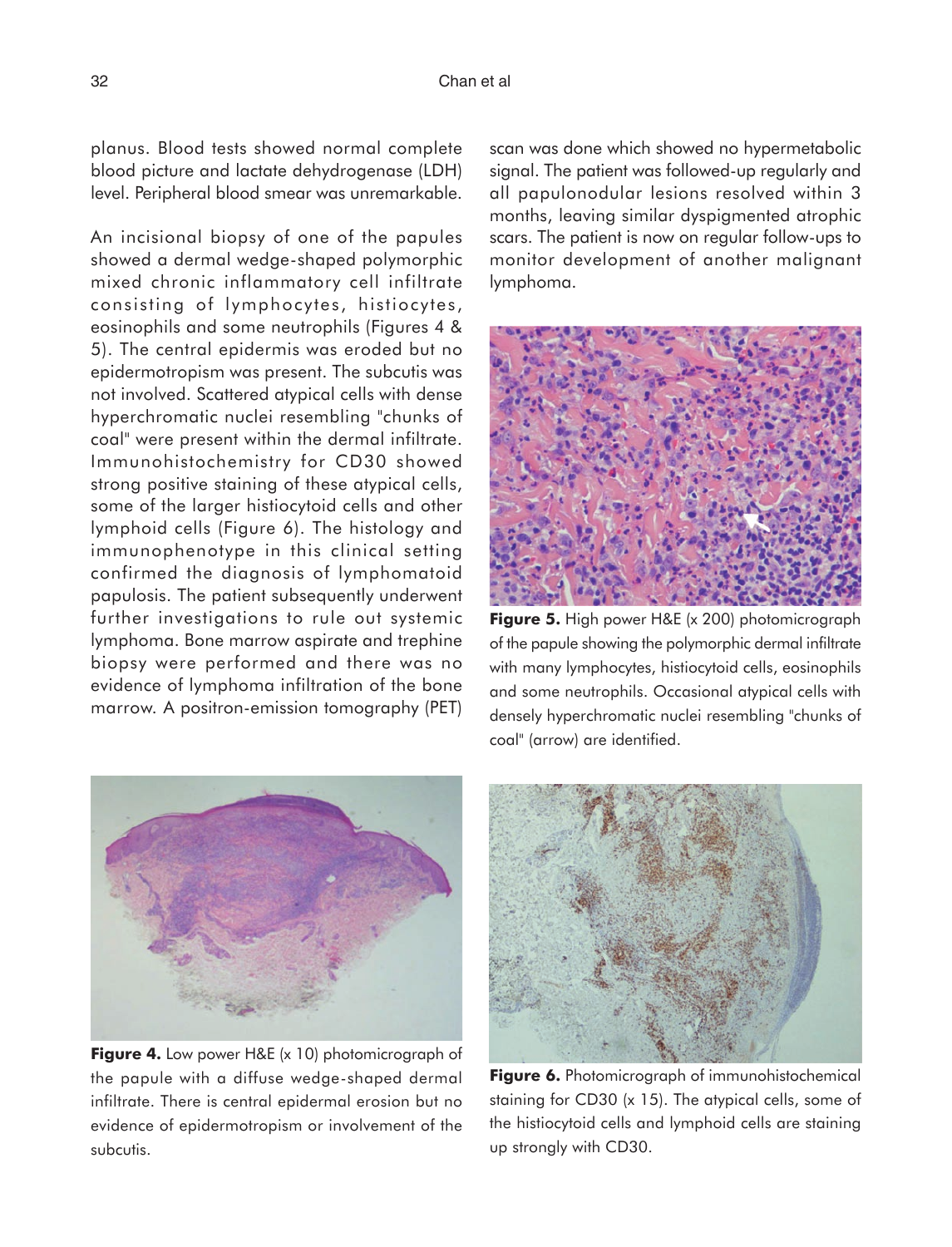### **Discussion**

Lymphomatoid papulosis (LyP) is a low-grade primary cutaneous T-cell lymphoma from histological point of view, though it is a benign papulonodular eruption clinically. The condition was first described by Dupont in 1956 as "histiomonocytic reticulosis". More than a decade later, Macaulay coined the term "lymphomatoid papulosis" as a chronic, recurrent, self-healing papulonodular skin eruption with histologic features of a malignant lymphoma.

Primary cutaneous lymphomas can be divided into T-cell (75%) and B-cell (25%) lineages. Primary cutaneous T-cell lymphomas (CTCLs) comprise a diversified group of conditions. While the majority (65%) belongs to mycosis fungoides and its variants, primary cutaneous CD30+ lymphoproliferative disorders account for 25% of all CTCLs. In the new World Health Organization-European Organization for Research and Treatment of Cancer (WHO-EORTC) classification, LyP is classified as a primary cutaneous CD30+ lymphoproliferative disorder.<sup>1</sup> Primary cutaneous CD30+ lymphoproliferative disorder is considered to be a continuum of conditions with lymphomatoid papulosis (LyP) at the benign end and cutaneous anaplastic large cell lymphoma (C-ALCL) at the malignant end.

LyP is generally accepted as a histologically malignant, but clinically benign condition which typically runs a chronic relapsing course. LyP accounts for 12-15% of all cutaneous T-cell lymphomas (CTCLs). The median age of onset is 45 years (age range: 8 months to 84 years) and the male to female ratio is  $1.5:1.^{2.4}$  LyP is characterised by the presence of papular, nodular, and/or papulonecrotic skin lesions. Lesions may coexist at different stages of development. Redbrown papules and nodules with central necrosis, haemorrhage or scab formation are typically found. Vesicles or pustules may be present in some cases. Most lesions are smaller than 3 cm in

diameter. The predominant sites of involvement are the trunk and proximal limbs. The face, palms and soles are only rarely affected. Skin lesions are usually asymptomatic and spontaneous regression of individual lesions is anticipated in 3-12 weeks after onset, leaving localised dyspigmentation and/or superficial atrophic scars. LyP is a recurrent condition and the duration of disease may vary from months up to 40 years. As many as 20% of patients with LyP have been reported to be associated with another type of malignant lymphoma including mycosis fungoides, cutaneous anaplastic large cell lymphoma and Hodgkin disease.4 The cumulative risk of development of a malignant lymphoma is estimated to be 12-60% after 15 years and 80% after 30 years.<sup>5</sup> Risk factors for the development of a systemic lymphoma are unknown.

The histopathology of LyP is highly variable, and also depends on the stage of skin lesion sampled. Three histologic subtypes of LyP (types A, B, and C) have been described, which represent a spectrum with overlapping features.4,6 Despite the diversity of the histological features, these subtypes share the same benign clinical course. In LyP type A lesions, scattered or small clusters of large CD30+ cells are typically found in a mixture of densely populated inflammatory cells, namely neutrophils, small lymphocytes, histiocytes, and/ or eosinophils. Multinucleated or Reed-Sternberg – like CD30+ cell can sometimes be found in LyP type A. Epidermotropism, as in the case of mycosis fungoides (MF), is typically not featured in this subtype. LyP type B occurs in less than 10% of cases and is characterised by an epidermotropic population of small atypical cells with cerebriform nuclei as seen in mycosis fungoides (MF). In LyP type C lesions, a homogenous population of large CD30+ T cells are found with relatively few admixed inflammatory cells. This subtype has close resemblance with cutaneous anaplastic large cell lymphoma (C-ALCL) histologically. Concerning the immunostaining properties, the large atypical cells found in the LyP type A and type C lesions share the same immunophenotype as the tumour